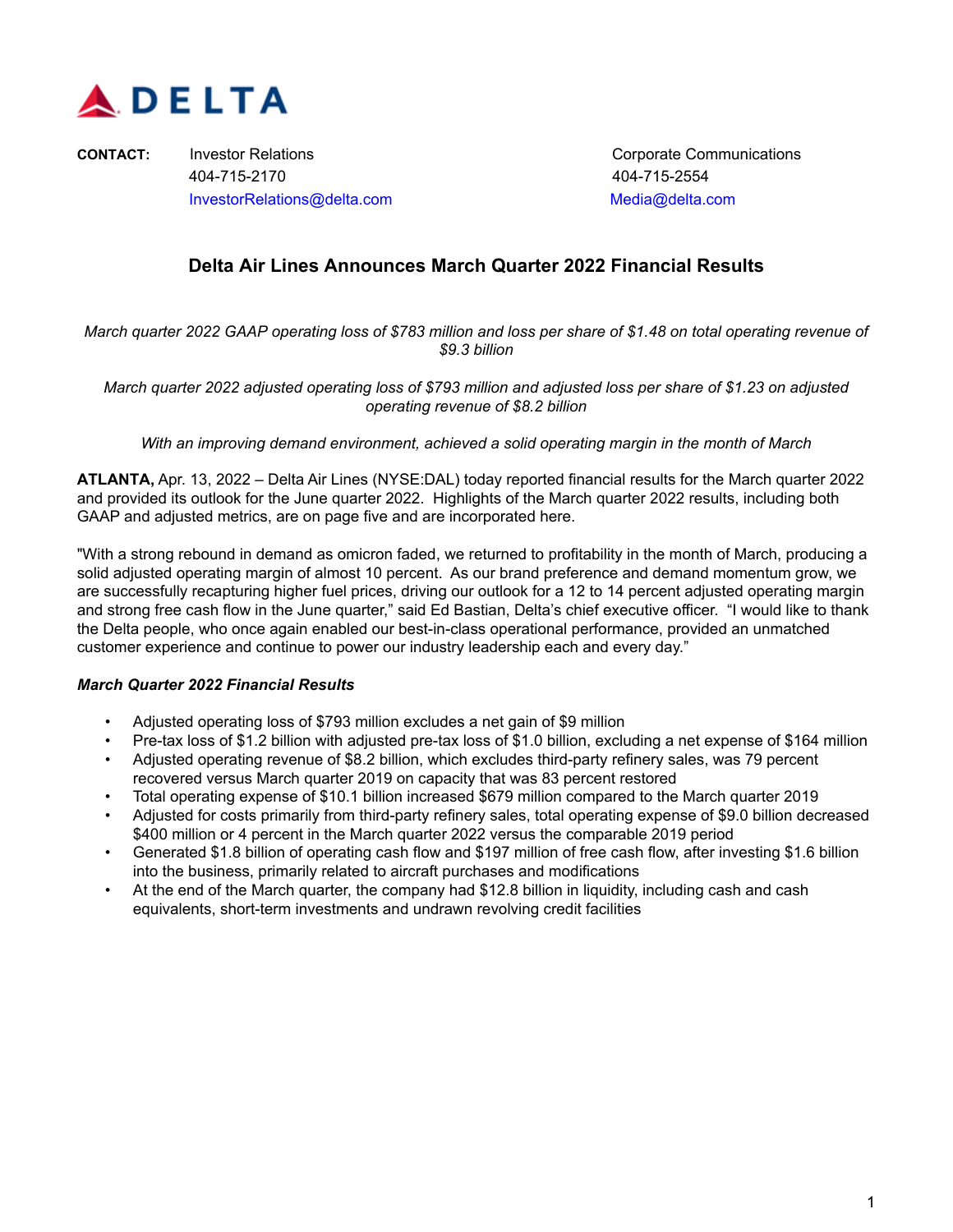### *June Quarter 2022 Outlook*

|                                         | 2Q22 Forecast   |
|-----------------------------------------|-----------------|
| Capacity <sup>1</sup>                   | $-84%$          |
| Total Revenue <sup>1, 2</sup>           | $93\% - 97\%$   |
| CASM-Ex $1, 2$                          | $Up - 17%$      |
| Fuel Price $(\frac{6}{9}$ al) $^{2, 3}$ | $$3.20 - $3.35$ |
| Operating Margin <sup>2</sup>           | $12\% - 14\%$   |
| Gross Capital Expenditures <sup>2</sup> | $~51.2$ billion |
| Adjusted Net Debt <sup>2</sup>          | $~520$ billion  |

1 Compared to June quarter 2019

 <sup>2</sup>  $2$  Non-GAAP measure; Refer to Non-GAAP reconciliations for 2Q19 comparison figures

 $^3$  Fuel guidance based on prices as of April 8th (Brent at \$102, cracks at \$30, \$0.20 refinery contribution with RINS at \$1.27)

### *Revenue Environment*

"Delta is well-positioned to capitalize on robust consumer demand and an accelerating return of business and international travel. The strength of Delta's brand has never been more evident with record-setting performance for co-brand card acquisitions, co-brand spend and SkyMiles acquisitions in March," said Glen Hauenstein, Delta's president. "In the June quarter, we are successfully recapturing higher fuel prices and expect our revenue recovery to accelerate to 93 to 97 percent with unit revenue up double digits compared to 2019."

Adjusted operating revenue of \$8.2 billion for the March quarter 2022 was 79 percent restored to March quarter 2019 levels, 5 points ahead of the mid-point of the company's initial guidance. Compared to the March quarter 2019, total passenger revenue was 75 percent recovered on system capacity that was 83 percent restored. Domestic passenger revenue was 83 percent recovered, and international passenger revenue was 54 percent restored in the March quarter.

Consumer demand accelerated through the quarter, highlighted by strong spring break performance. As omicron faded, offices reopened and travel restrictions were lifted, resulting in an improvement in business travel demand and a stronger fare environment.

Revenue-related Highlights:

- **• Unit revenue exceeds 2019 levels in March month for the first time in two years:** March quarter adjusted total unit revenue (TRASM) was 5 percent lower than the same period in 2019. As demand improved, March month adjusted TRASM inflected to positive versus 2019, marking the first month of positive unit revenue versus 2019 since the start of the pandemic. This strength was led by premium revenue and diversified revenue streams, including loyalty and cargo.
- **Business travel recovery boosted by improvement in corporate:** Domestic corporate sales\* for the quarter were ~50 percent recovered, with March improving to ~70 percent versus 2019. International corporate sales for the quarter were  $\sim$ 35 percent recovered, with March improving to  $\sim$ 50 percent versus 2019. Internationally, Transatlantic improved the most as European countries reopened.
- **Premium cabin revenue recovery outpacing Main Cabin:** Premium products continued to lead the recovery with Domestic premium revenue approximately 100 percent restored to 2019 levels in the month of March. Domestic and Latin premium product revenue recovery outpaced Main Cabin by approximately 10 points during the March quarter.

\*Corporate sales include tickets sold to corporate contracted customers, including tickets for travel during and beyond the referenced time period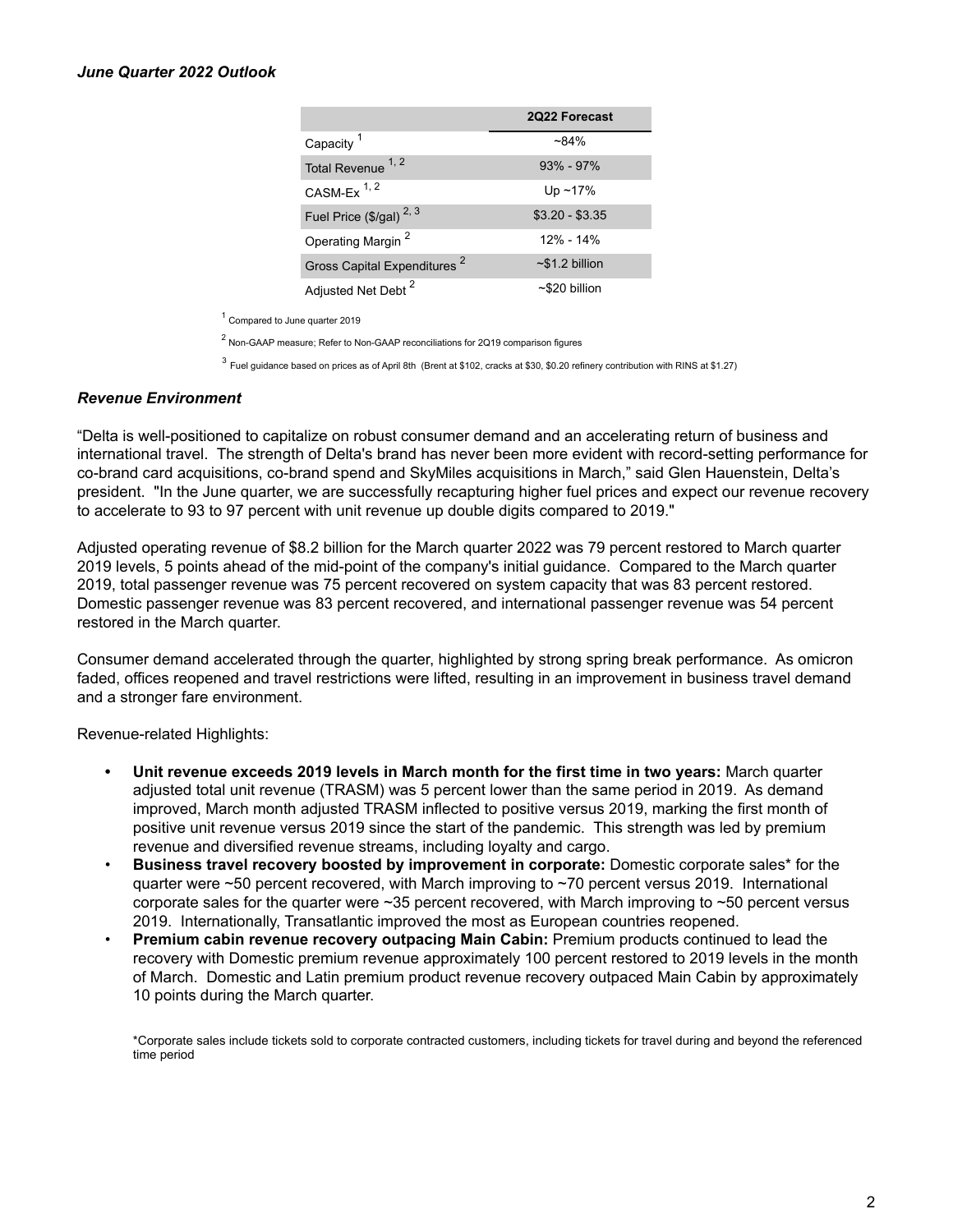- **American Express remuneration 25 percent higher than 2019 levels:** American Express remuneration of \$1.2 billion in the quarter was up 25 percent compared to March quarter 2019. Co-brand spend was up 35 percent compared to March quarter 2019, reflecting a significant increase in T&E spend, with air travel spend outpacing lodging in the month of March for the first time since 2019. Co-brand acquisitions were nearly 95 percent recovered compared to March quarter 2019.
- **Cargo strength continues with record revenue month in March:** Cargo revenue was \$289 million for the March quarter, a 51 percent increase compared to the same period in 2019 on strong demand and yields.

## *Cost Performance*

"Thanks to the team's hard work, we maintained a competitive cost structure in the March quarter amid a dynamic operating environment, an important driver of our financial recovery," said Dan Janki, Delta's chief financial officer. "As demand continues to recover and we restore additional capacity in the second half of the year, we expect our non-fuel unit cost comparisons to 2019 will improve to up mid-single digits, keeping us within our full year non-fuel unit cost guidance range. Our intense focus on non-fuel costs will serve us well moving ahead as we scale the airline and better utilize our fleet and our facilities."

Total adjusted operating expense of \$9.0 billion in the March quarter 2022 increased 11 percent sequentially, driven by higher fuel prices and costs from the continued restoration of the airline. Adjusted fuel expense was \$2.1 billion in the March quarter 2022. Adjusted fuel price of \$2.79 per gallon was up 33 percent compared to the December quarter 2021 driven by higher market prices, including a  $7¢$  refinery contribution.

Adjusted non-fuel cost of \$6.9 billion was up 6 percent sequentially. This was primarily driven by a normalization in maintenance expense. Compared to the March quarter of 2019, non-fuel unit costs (CASM-Ex) were 15 percent higher on 17 percent less capacity.

### *Balance Sheet, Cash and Liquidity*

"During the March quarter we generated free cash flow, continued to pay down debt and finished the quarter with nearly \$13 billion in liquidity," Janki said. "Reducing debt is our top financial priority as we target investment-grade metrics and \$15 billion of adjusted net debt by the end of 2024."

At the end of the March quarter 2022, the company had total debt and finance lease obligations of \$25.6 billion with adjusted net debt of \$20.9 billion and a weighted average interest rate of 4.3 percent. During the quarter, the company repaid \$1.4 billion of gross debt.

Operating cash flow during the March quarter 2022 was \$1.8 billion. Free cash flow was \$197 million for the quarter with \$1.6 billion of gross capital expenditures reinvested in the business. The company's Air Traffic Liability was \$9.1 billion at March quarter-end, up \$2.8 billion compared to the end of the December quarter and up \$2.5 billion compared to the March quarter 2019.

Delta ended the March quarter with \$12.8 billion in liquidity, including \$2.9 billion in undrawn revolver capacity.

### *Fleet and Partner Updates*

In the March quarter, Aeroméxico emerged from its bankruptcy proceedings and in connection with the consummation of the transaction, Delta now holds a 20 percent equity stake in the reorganized company. Delta will recognize the 20 percent share of Aeroméxico's results under the equity accounting method within non-operating expense in the company's income statement beginning in the June quarter.

As part of Delta's fleet renewal initiatives, the company took delivery of its first A321neo aircraft at the end of March 2022 and expects to take delivery of 26 A321neos in total this year. The introduction of these next-generation aircraft to the fleet contributes to Delta's 2022 goal of using at least 6 percent less fuel per available seat mile compared to 2019. In total, Delta has committed to purchase 155 A321neos through 2027.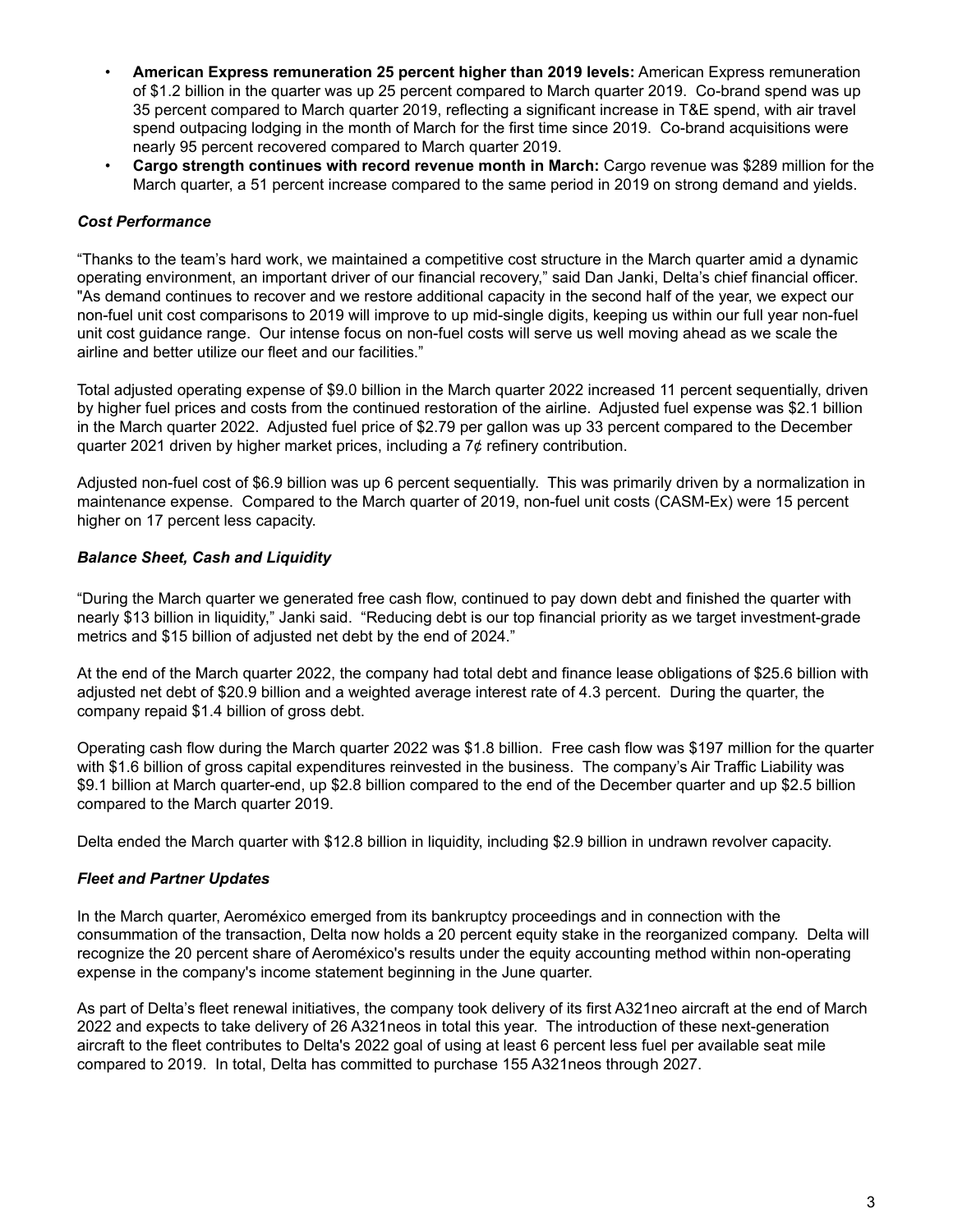## *Other Highlights from the March Quarter 2022*

## *Culture and People*

- Awarded a special profit-sharing payment of \$1,250 to eligible employees in appreciation for extraordinary efforts resulting in a profitable second half of 2021
- Announced a 4 percent base pay increase for eligible employees worldwide, effective May 1, 2022
- Recognized by Glassdoor as one of its Best Places to Work for a  $6<sup>th</sup>$  year in a row. Delta was the highestranking U.S. airline on the list and ranked No. 18 on the 2022 list of 100 large companies
- Honored by Fortune as one of the World's Most Admired Companies for the 9<sup>th</sup> year in a row, and ranked higher than any other airline on the list
- Hosted celebrations with employees and family of Team USA Olympic and Paralympic athletes traveling on Delta planes to and from the 2022 Winter Olympic Games in Beijing

## *Customer Experience and Loyalty*

- Ranked No. 1 U.S. airline by the Wall Street Journal, including the best performance in on-time arrivals, completion factor, preventing extreme delays and the lowest levels of U.S. DOT complaints
- Unveiled major airport infrastructure milestones at Delta's Los Angeles and Seattle global hubs, as part of a \$12 billion, decade-long effort to modernize and elevate the customer journey
- Increased flexibility by extending ticket validity through year-end 2023 and rolling over all Medallion Qualification Miles from 2021 to 2022
- Enhanced in-flight experience with the return of hot meals on flights over 900 miles in First Class, and introduced plant-based and vegetarian menu items
- Reintroduced and refreshed Delta One services with multi-step, three-course meal service, more predeparture beverage options, new cocktail bites and more dessert options
- Announced summer service schedule to Europe, with more than 500 weekly flights to Europe, including new flights between New York-JFK and Stockholm, Salt Lake City and London-Heathrow and restarting service from New York-JFK to Zurich, Brussels, Edinburgh, Copenhagen and Prague

## *Environmental, Social and Governance*

- Released Diversity, Equity and Inclusion report outlining progress against the company's commitments to advancing racial justice and diversity within its business
- Published a Climate Lobbying Report detailing global advocacy activities and policy engagements that support and complement Delta's Paris Agreement-aligned climate goals
- Expanded partnership with sustainable aviation fuel (SAF) maker Gevo to increase supply of SAF and bring Delta closer to the goal of fueling 10 percent of its airline operation with SAF by the end of 2030
- Announced collaboration with Airbus on industry-leading research to accelerate the development of hydrogen-powered aircraft
- Created first Propel Collegiate Pilot Career Path Program with Hampton University, the airline's first such partnership with a historically Black university
- Contributed \$1 million to the American Red Cross and Global Red Cross Movement in support of humanitarian relief efforts in Ukraine
- Launched new, more sustainable onboard products; together the new products are expected to reduce single-use plastic onboard by approximately 4.9 million pounds annually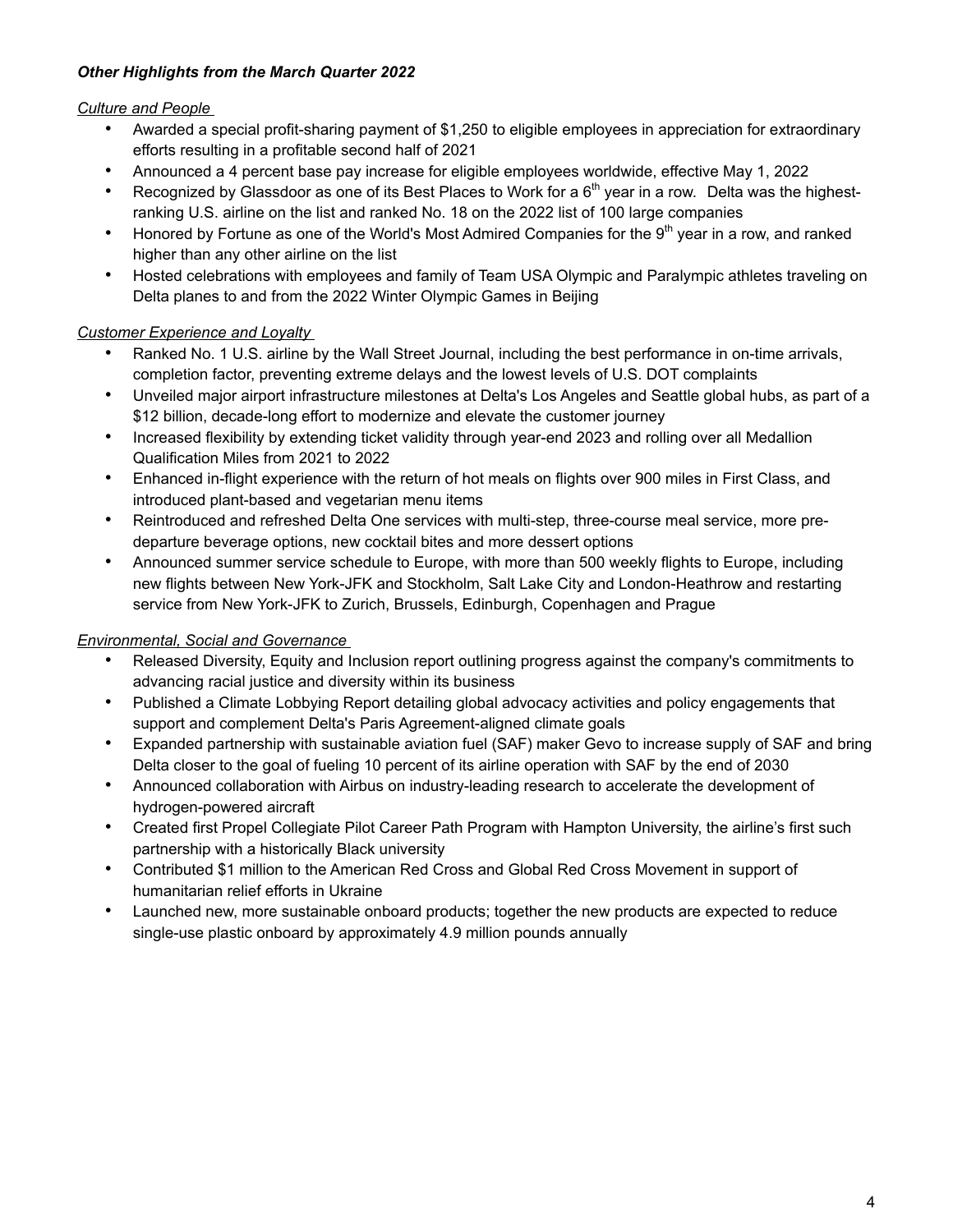## *March Quarter Results*

March quarter results have been adjusted primarily for the unrealized losses on investments, loss on extinguishment of debt and third-party refinery sales as described in the reconciliations in Note A.

|                                                       | <b>GAAP</b> | \$          | $\%$     |           |
|-------------------------------------------------------|-------------|-------------|----------|-----------|
| (\$ in millions except per share and unit costs)      | <b>1Q22</b> | <b>1Q19</b> | Change   | Change    |
| Operating (loss)/income                               | (783)       | 1,020       | (1,803)  | <b>NM</b> |
| Pre-tax (loss)/income                                 | (1,200)     | 946         | (2, 146) | <b>NM</b> |
| Net (loss)/income                                     | (940)       | 730         | (1,670)  | <b>NM</b> |
| (Loss)/diluted earnings per share                     | (1.48)      | 1.09        | (2.57)   | <b>NM</b> |
| Operating revenue                                     | 9,348       | 10,472      | (1, 124) | $(11)\%$  |
| Total revenue per available seat mile (TRASM) (cents) | 18.04       | 16.78       | 1.26     | 8 %       |
| Operating expense                                     | 10,131      | 9,452       | 679      | 7%        |
| Operating cash flow                                   | 1,771       | 1,942       | (171)    | (9)%      |
| Capital expenditures                                  | 1,766       | 1,360       | 406      | 30 %      |
| Cost per available seat mile (CASM) (cents)           | 19.56       | 15.14       | 4.42     | 29 %      |
| Fuel expense                                          | 2,092       | 1,978       | 114      | 6%        |
| Average fuel price per gallon                         | 2.79        | 2.06        | 0.73     | 35 %      |
| Total debt and finance lease obligations              | 25,557      | 10,764      | 14,793   | <b>NM</b> |

|                                                  | <b>Adjusted</b> |        | $\%$     |               |
|--------------------------------------------------|-----------------|--------|----------|---------------|
| (\$ in millions except per share and unit costs) | <b>1Q22</b>     | 1Q19   | Change   | <b>Change</b> |
| Operating (loss)/income                          | (793)           | 1,026  | (1, 819) | <b>NM</b>     |
| Pre-tax (loss)/income                            | (1,037)         | 831    | (1,868)  | <b>NM</b>     |
| Net (loss)/income                                | (784)           | 639    | (1, 423) | <b>NM</b>     |
| (Loss)/diluted earnings per share                | (1.23)          | 0.96   | (2.19)   | <b>NM</b>     |
| Operating revenue                                | 8,161           | 10,381 | (2, 219) | (21)%         |
| TRASM (cents)                                    | 15.75           | 16.63  | (0.88)   | (5)%          |
| Operating expense                                | 8,954           | 9,354  | (400)    | (4)%          |
| Free cash flow                                   | 197             | 751    | (553)    | (74)%         |
| Gross capital expenditures                       | 1,565           | 1,511  | 54       | 4 %           |
| Non-fuel cost                                    | 6,858           | 7,171  | (313)    | (4)%          |
| Consolidated unit cost (CASM-Ex) (cents)         | 13.24           | 11.49  | 1.75     | 15 %          |
| Fuel expense                                     | 2,097           | 1,963  | 133      | 7%            |
| Average fuel price per gallon                    | 2.79            | 2.04   | 0.75     | 37 %          |
| Adjusted net debt                                | 20,863          | 10,198 | 10,664   | <b>NM</b>     |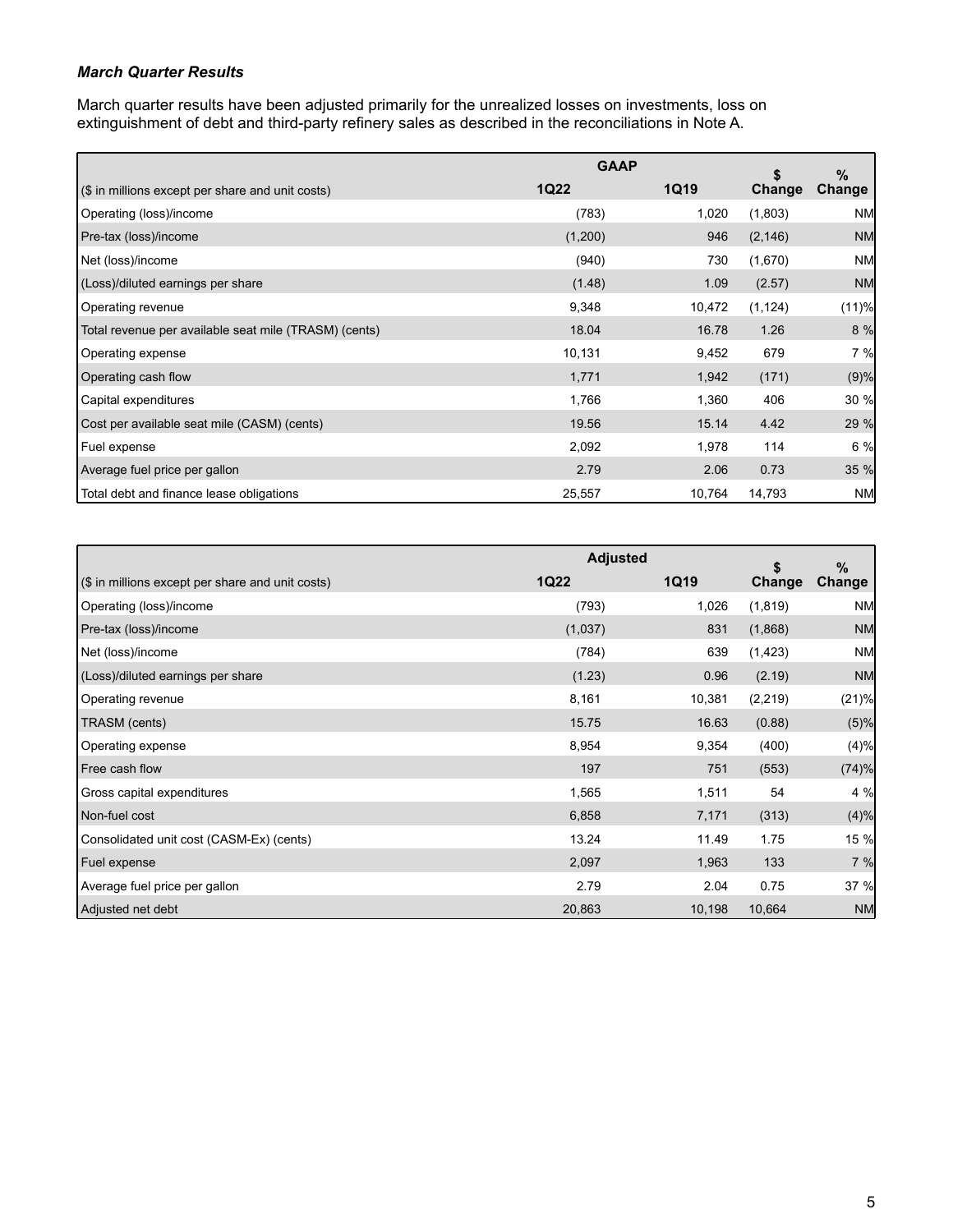*About Delta Air Lines More than 4,000 Delta Air Lines (NYSE: DAL) flights take off every day, connecting people across more than 275 destinations on six continents with award-winning operational excellence, customer service, safety and innovation. As the leading global airline, Delta's mission is to create opportunities, foster understanding and expand horizons by connecting people and communities to each other and their potential.*

*Delta's more than 75,000 employees believe our customers should never have to choose between seeing the world and saving the planet. Delta is leading the travel industry in building a foundation for sustainable aviation with its Flight to Net ZeroTM and its intention to set science-based targets for greenhouse gas emissions aligned with the Paris Agreement. And we are continuing to take action to advance diversity, equity and inclusion and to reflect the world and the passengers we serve.* 

*Our people lead the way in delivering a world-class customer experience, and we're continuing to ensure the future of travel is personalized, enjoyable and stress-free. Our people's genuine and enduring motivation is to make every customer feel welcomed and respected across every point of their journey with us.*

#### *Forward Looking Statements*

Statements made in this press release that are not historical facts, including statements regarding our estimates, expectations, beliefs, intentions, projections, goals, aspirations, commitments or strategies for the future, should be considered "forward-looking statements" under the Securities Act of 1933, as amended, the Securities Exchange Act of 1934, as amended, and the Private Securities Litigation Reform Act of 1995. Such statements are not guarantees or promised outcomes and should not be construed as such. All forward-looking statements involve a number of risks and uncertainties that could cause actual results to differ materially from the estimates, expectations, beliefs, intentions, projections, goals, aspirations, commitments and strategies reflected in or suggested by the forward-looking statements. These risks and uncertainties include, but are not limited to, the material adverse effect that the COVID-19 pandemic has had on our business; the impact of incurring significant debt in response to the pandemic; failure to comply with the financial and other covenants in our financing agreements; the possible effects of accidents involving our aircraft or aircraft of our airline partners; breaches or lapses in the security of technology systems on which we rely; disruptions in our information technology infrastructure; our dependence on technology in our operations; our commercial relationships with airlines in other parts of the world and the investments we have in certain of those airlines; the effects of a significant disruption in the operations or performance of third parties on which we rely; failure to realize the full value of intangible or long-lived assets; labor issues; the effects of weather, natural disasters and seasonality on our business; the cost of aircraft fuel; the availability of aircraft fuel; failure or inability of insurance to cover a significant liability at Monroe's Trainer refinery; failure to comply with existing and future environmental regulations to which Monroe's refinery operations are subject, including costs related to compliance with renewable fuel standard regulations; our ability to retain senior management and other key employees, and to maintain our company culture; significant damage to our reputation and brand, including from exposure to significant adverse publicity; the effects of terrorist attacks, geopolitical conflict or security events; competitive conditions in the airline industry; extended interruptions or disruptions in service at major airports at which we operate or significant problems associated with types of aircraft or engines we operate; the effects of extensive government regulation we are subject to; the impact of environmental regulation, including increased regulation to reduce emissions and other risks associated with climate change, on our business; and unfavorable economic or political conditions in the markets in which we operate or volatility in currency exchange rates.

Additional information concerning risks and uncertainties that could cause differences between actual results and forward-looking statements is contained in our Securities and Exchange Commission filings, including our Annual Report on Form 10-K for the fiscal year ended December 31, 2021. Caution should be taken not to place undue reliance on our forward-looking statements, which represent our views only as of the date of this press release, and which we undertake no obligation to update except to the extent required by law.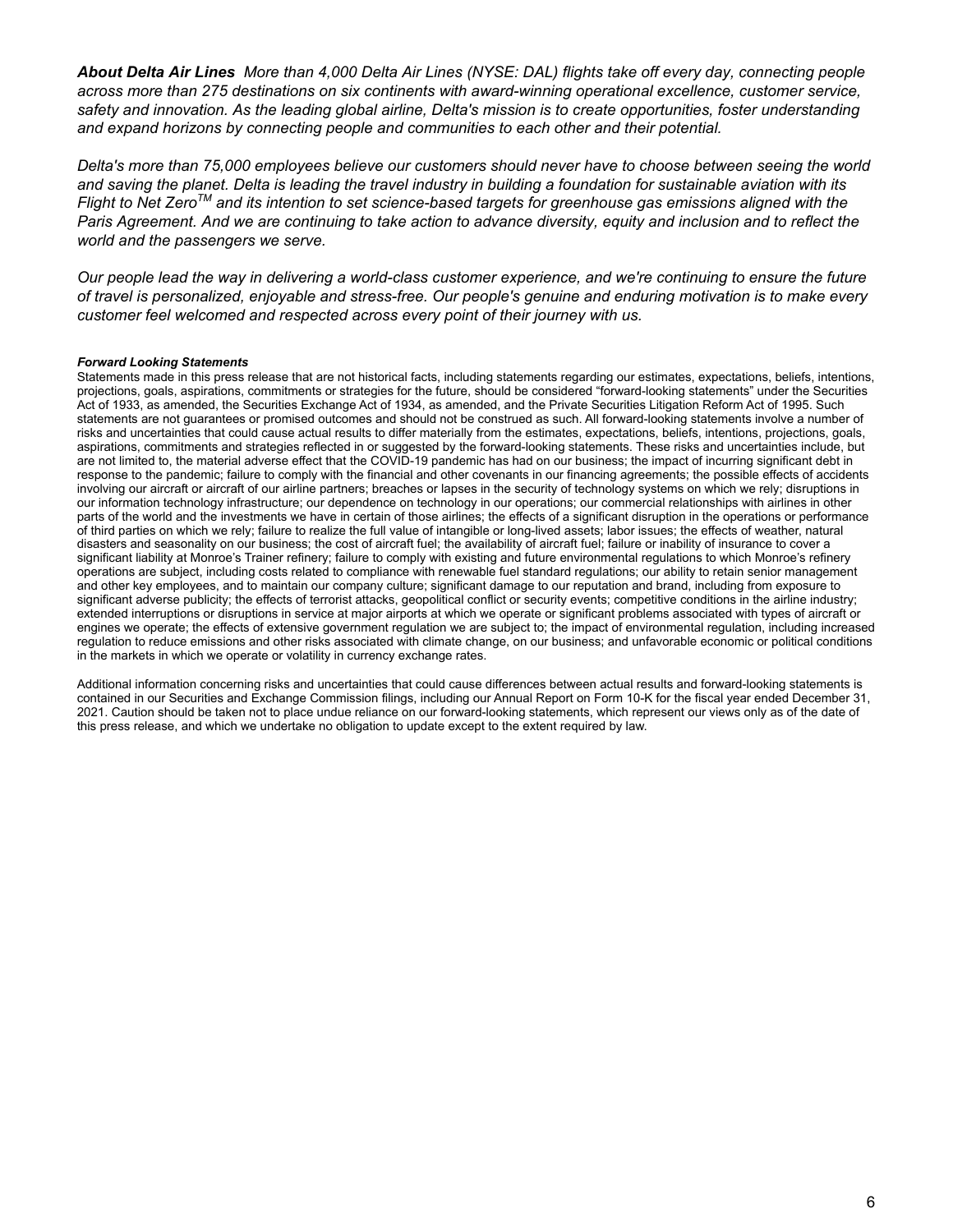## **DELTA AIR LINES, INC. Consolidated Statements of Operations (Unaudited)**

|                                                    |               | <b>Three Months Ended</b> |            |           |           |
|----------------------------------------------------|---------------|---------------------------|------------|-----------|-----------|
|                                                    |               | March 31,                 |            |           |           |
| (in millions, except per share data)               |               | 2022                      | 2019       | \$ Change | % Change  |
| <b>Operating Revenue:</b>                          |               |                           |            |           |           |
| Passenger                                          | \$            | 6,907 \$                  | $9,254$ \$ | (2, 347)  | (25)%     |
| Cargo                                              |               | 289                       | 192        | 97        | 51 %      |
| Other                                              |               | 2,152                     | 1,026      | 1,126     | <b>NM</b> |
| Total operating revenue                            |               | 9,348                     | 10,472     | (1, 124)  | (11)%     |
|                                                    |               |                           |            |           |           |
| <b>Operating Expense:</b>                          |               |                           |            |           |           |
| Salaries and related costs                         |               | 2,826                     | 2,732      | 94        | 3 %       |
| Aircraft fuel and related taxes                    |               | 2,092                     | 1,978      | 114       | 6 %       |
| Ancillary businesses and refinery                  |               | 1,382                     | 351        | 1,031     | <b>NM</b> |
| Contracted services                                |               | 753                       | 709        | 44        | 6 %       |
| Depreciation and amortization                      |               | 506                       | 615        | (109)     | (18)%     |
| Landing fees and other rents                       |               | 504                       | 524        | (20)      | (4)%      |
| Regional carrier expense                           |               | 491                       | 538        | (47)      | (9)%      |
| Aircraft maintenance materials and outside repairs |               | 465                       | 476        | (11)      | (2)%      |
| Passenger commissions and other selling expenses   |               | 312                       | 474        | (162)     | (34)%     |
| Passenger service                                  |               | 275                       | 288        | (13)      | (5)%      |
| Aircraft rent                                      |               | 122                       | 102        | 20        | 20 %      |
| Restructuring charges                              |               | (5)                       |            | (5)       | <b>NM</b> |
| Profit sharing                                     |               |                           | 220        | (220)     | (100)%    |
| Other                                              |               | 408                       | 445        | (37)      | (8)%      |
| Total operating expense                            |               | 10,131                    | 9,452      | 679       | 7 %       |
|                                                    |               |                           |            |           |           |
| <b>Operating (Loss)/Income</b>                     |               | (783)                     | 1,020      | (1,803)   | <b>NM</b> |
|                                                    |               |                           |            |           |           |
| <b>Non-Operating Expense:</b>                      |               |                           |            |           |           |
| Interest expense, net                              |               | (274)                     | (83)       | (191)     | <b>NM</b> |
| Equity method results                              |               |                           | (54)       | 54        | (100)%    |
| Gain/(loss) on investments, net                    |               | (147)                     | 100        | (247)     | <b>NM</b> |
| Loss on extinguishment of debt                     |               | (25)                      |            | (25)      | <b>NM</b> |
| Pension and related benefit/(expense)              |               | 73                        | (15)       | 88        | <b>NM</b> |
| Miscellaneous, net                                 |               | (44)                      | (22)       | (22)      | 100 %     |
| Total non-operating expense, net                   |               | (417)                     | (74)       | (343)     | <b>NM</b> |
|                                                    |               |                           |            |           |           |
| (Loss)/Income Before Income Taxes                  |               | (1,200)                   | 946        | (2, 146)  | <b>NM</b> |
|                                                    |               |                           |            |           |           |
| Income Tax Benefit/(Provision)                     |               | 260                       | (216)      | 476       | <b>NM</b> |
|                                                    |               |                           |            |           |           |
| Net (Loss)/Income                                  | $\sqrt[6]{3}$ | $(940)$ \$                | 730 \$     | (1,670)   | <b>NM</b> |
|                                                    |               |                           |            |           |           |
| <b>Basic (Loss)/Earnings Per Share</b>             | \$            | $(1.48)$ \$               | 1.10       |           |           |
| <b>Diluted (Loss)/Earnings Per Share</b>           | \$            | $(1.48)$ \$               | 1.09       |           |           |
|                                                    |               |                           |            |           |           |
| <b>Basic Weighted Average Shares Outstanding</b>   |               | 637                       | 665        |           |           |
| <b>Diluted Weighted Average Shares Outstanding</b> |               | 637                       | 667        |           |           |
|                                                    |               |                           |            |           |           |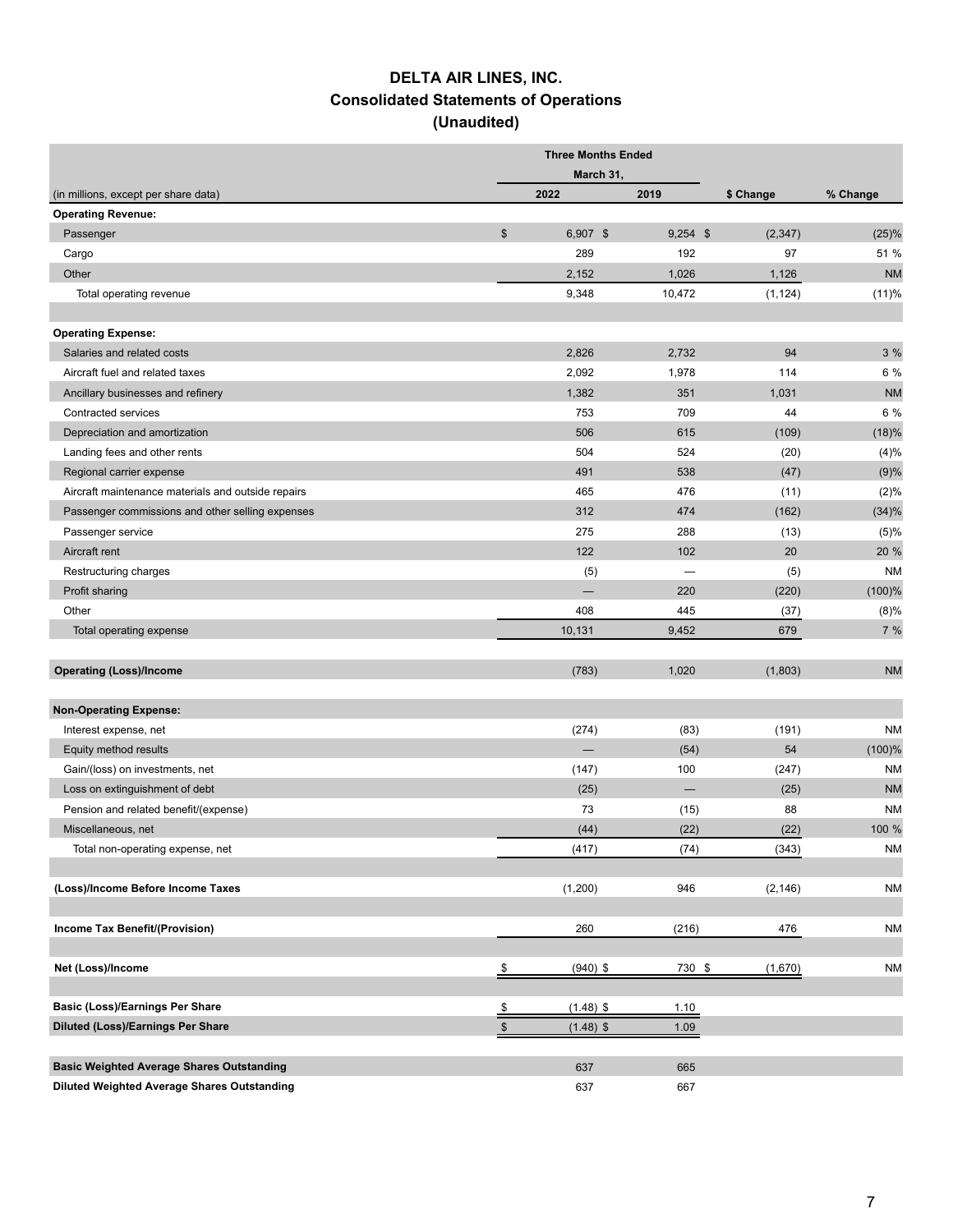# **DELTA AIR LINES, INC. Passenger Revenue (Unaudited)**

|                           | <b>Three Months Ended</b> |            |           |          |
|---------------------------|---------------------------|------------|-----------|----------|
|                           | March 31,                 |            |           |          |
| (in millions)             | 2022                      | 2019       | \$ Change | % Change |
| Ticket - Main cabin       | \$<br>$3,448$ \$          | 4,680 \$   | (1,232)   | $(26)$ % |
| Ticket - Premium products | 2,538                     | 3,308      | (770)     | (23) %   |
| Loyalty travel awards     | 543                       | 692        | (149)     | (22) %   |
| Travel-related services   | 378                       | 574        | (196)     | (34) %   |
| Total passenger revenue   | $6,907$ \$                | $9,254$ \$ | (2, 347)  | (25) %   |

## **DELTA AIR LINES, INC. Other Revenue (Unaudited)**

|                            |    | March 31,  |            |           |           |
|----------------------------|----|------------|------------|-----------|-----------|
| (in millions)              |    | 2022       | 2019       | \$ Change | % Change  |
| Refinery                   | \$ | $1,187$ \$ | 48 \$      | 1,139     | <b>NM</b> |
| Loyalty program            |    | 571        | 474        | 97        | 20 %      |
| Ancillary businesses       |    | 209        | 321        | (112)     | (35) %    |
| <b>Miscellaneous</b>       |    | 185        | 183        | C         | $1\%$     |
| <b>Total other revenue</b> |    | $2,152$ \$ | $1,026$ \$ | 1,126     | <b>NM</b> |

## **DELTA AIR LINES, INC. Total Revenue (Unaudited)**

|                                |             | Increase (Decrease) |                     |         |          |
|--------------------------------|-------------|---------------------|---------------------|---------|----------|
|                                |             | 1Q22 vs 1Q19        |                     |         |          |
| Revenue                        | 1Q22 (\$M)  | Change              | <b>Unit Revenue</b> | Yield   | Capacity |
| Domestic                       | \$<br>5,563 | (17)%               | (12)%               | $(6)\%$ | (7)%     |
| Atlantic                       | 539         | (50)%               | (25)%               | (9)%    | (33)%    |
| Latin America                  | 680         | (21)%               | (10)%               | $(1)\%$ | (12)%    |
| Pacific                        | 125         | (78)%               | (31)%               | 72%     | (69)%    |
| <b>Total Passenger</b>         | \$<br>6,907 | (25)%               | (10)%               | $-\%$   | (17)%    |
| <b>Cargo Revenue</b>           | 289         | 51%                 |                     |         |          |
| <b>Other Revenue</b>           | 2,152       | <b>NM</b>           |                     |         |          |
| <b>Total Revenue</b>           | \$<br>9,348 | (11)%               | 8%                  |         |          |
| Third Party Refinery Sales     | (1, 187)    |                     |                     |         |          |
| <b>Total Revenue, adjusted</b> | \$<br>8,161 | (21)%               | $(5)\%$             |         |          |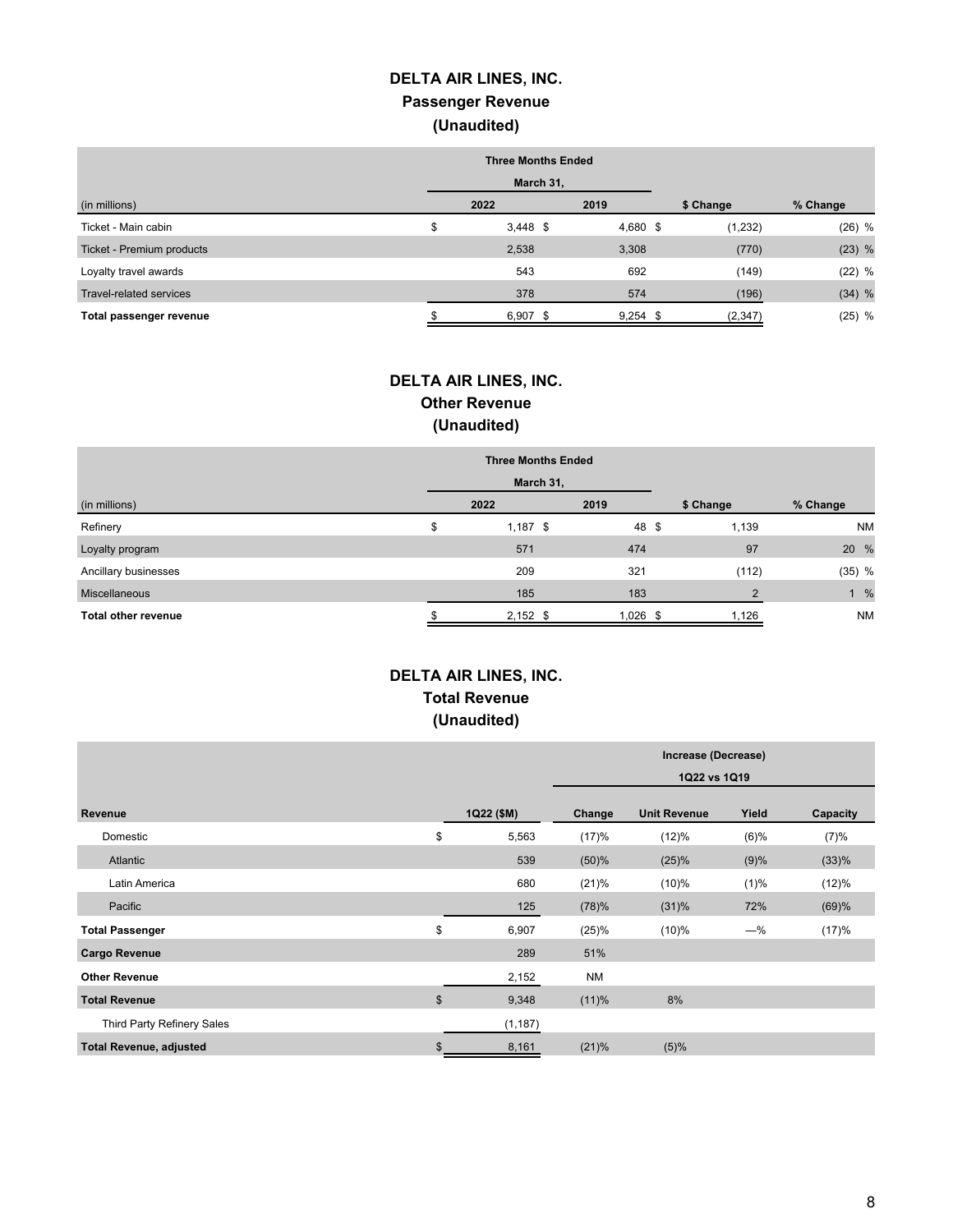### **DELTA AIR LINES, INC. Statistical Summary (Unaudited)**

|                                                      |    | March 31, |    |        |           |
|------------------------------------------------------|----|-----------|----|--------|-----------|
|                                                      |    | 2022      |    | 2019   | Change    |
| Revenue passenger miles (millions)                   |    | 38,700    |    | 51,617 | (25) %    |
| Available seat miles (millions)                      |    | 51,810    |    | 62,416 | (17) %    |
| Passenger mile yield (cents)                         |    | 17.85     |    | 17.93  | %         |
| Passenger revenue per available seat mile (cents)    |    | 13.33     |    | 14.83  | (10) %    |
| Total revenue per available seat mile (cents)        |    | 18.04     |    | 16.78  | $8\%$     |
| TRASM, adjusted - see Note A (cents)                 |    | 15.75     |    | 16.63  | (5) %     |
| Cost per available seat mile (cents)                 |    | 19.56     |    | 15.14  | 29 %      |
| CASM-Ex - see Note A (cents)                         |    | 13.24     |    | 11.49  | 15 %      |
| Passenger load factor                                |    | 75 %      |    | 83 %   | $(8)$ pts |
| Fuel gallons consumed (millions)                     |    | 751       |    | 962    | $(22)$ %  |
| Average price per fuel gallon                        | \$ | 2.79      | \$ | 2.06   | 35 %      |
| Average price per fuel gallon, adjusted - see Note A | \$ | 2.79      | \$ | 2.04   | 37%       |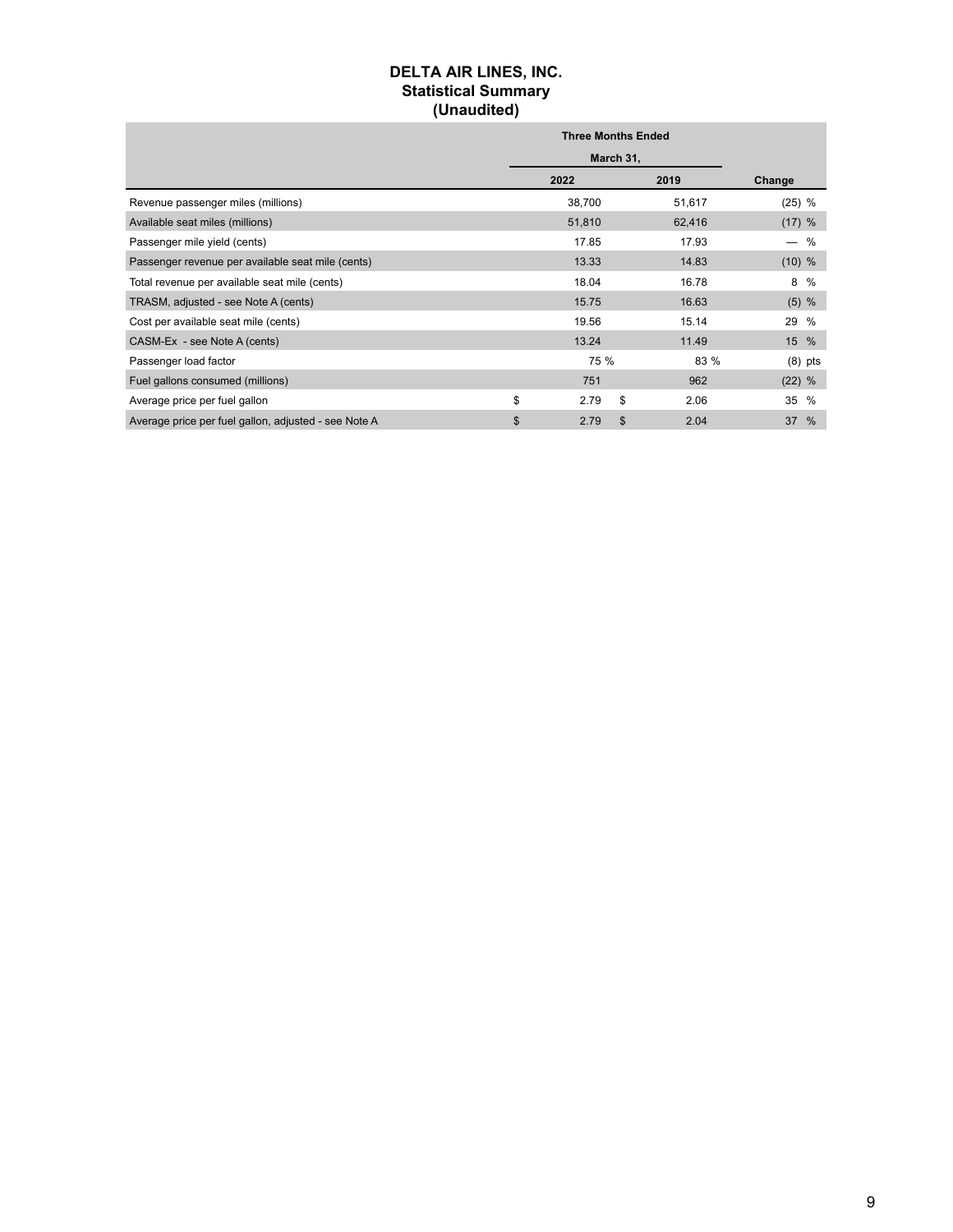## **DELTA AIR LINES, INC. Consolidated Statements of Cash Flows (Unaudited)**

|                                                                                   | <b>Three Months Ended</b> |            |          |
|-----------------------------------------------------------------------------------|---------------------------|------------|----------|
|                                                                                   |                           | March 31,  |          |
| (in millions)                                                                     |                           | 2022       | 2019     |
| <b>Cash Flows From Operating Activities:</b>                                      |                           |            |          |
| Net (loss)/income                                                                 | \$                        | $(940)$ \$ | 730      |
| Depreciation and amortization                                                     |                           | 506        | 615      |
| Changes in air traffic liability                                                  |                           | 2,751      | 1,938    |
| Changes in balance sheet and other, net                                           |                           | (546)      | (1, 341) |
| Net cash provided by operating activities                                         |                           | 1,771      | 1,942    |
| <b>Cash Flows From Investing Activities:</b>                                      |                           |            |          |
| Property and equipment additions:                                                 |                           |            |          |
| Flight equipment, including advance payments                                      |                           | (1, 276)   | (1,059)  |
| Ground property and equipment, including technology                               |                           | (490)      | (301)    |
| Purchase of short-term investments                                                |                           | (226)      |          |
| Redemption of short-term investments                                              |                           | 1,346      | 206      |
| Purchase of equity investments                                                    |                           | (100)      |          |
| Other, net                                                                        |                           | (3)        | 58       |
| Net cash used in investing activities                                             |                           | (749)      | (1,096)  |
| <b>Cash Flows From Financing Activities:</b>                                      |                           |            |          |
| Proceeds from short-term obligations                                              |                           |            | 1,750    |
| Proceeds from long-term obligations                                               |                           |            | 500      |
| Payments on debt and finance lease obligations                                    |                           | (1, 443)   | (1,285)  |
| Repurchase of common stock                                                        |                           |            | (1, 325) |
| Cash dividends                                                                    |                           |            | (233)    |
| Other, net                                                                        |                           | (13)       | (16)     |
| Net cash used in by financing activities                                          |                           | (1, 456)   | (609)    |
| Net (Decrease)/Increase in Cash, Cash Equivalents and Restricted Cash Equivalents |                           | (434)      | 237      |
| Cash, cash equivalents and restricted cash equivalents at beginning of period     | \$                        | 8,569 \$   | 2,748    |
| Cash, cash equivalents and restricted cash equivalents at end of period           | $\stackrel{\$}{=}$        | 8,135 \$   | 2,985    |

The following table provides a reconciliation of cash, cash equivalents and restricted cash reported within the Consolidated Balance Sheets to the total of the same such amounts shown above:

| <b>Current assets:</b>                                       |            |       |
|--------------------------------------------------------------|------------|-------|
| Cash and cash equivalents                                    | 7.705 \$   | 1.910 |
| Restricted cash included in prepaid expenses and other       | 170        | 57    |
| Other assets:                                                |            |       |
| Restricted cash included in other noncurrent assets          | 260        | 1.018 |
| Total cash, cash equivalents and restricted cash equivalents | $8.135$ \$ | 2,985 |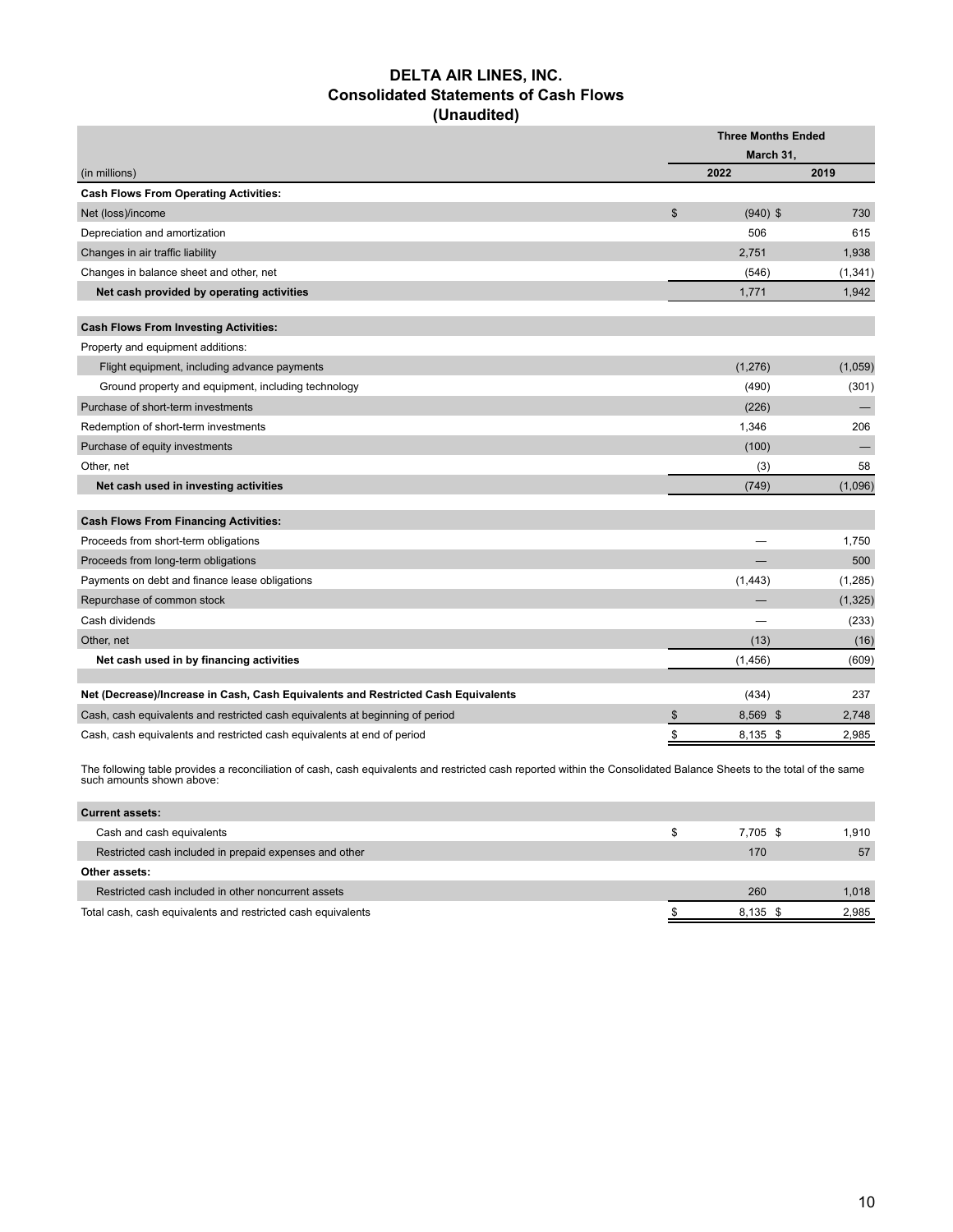## **DELTA AIR LINES, INC. Consolidated Balance Sheets (Unaudited)**

|                                                                            |               | March 31, | December 31,  |        |
|----------------------------------------------------------------------------|---------------|-----------|---------------|--------|
| (in millions)                                                              |               | 2022      |               | 2021   |
| <b>ASSETS</b>                                                              |               |           |               |        |
| <b>Current Assets:</b>                                                     |               |           |               |        |
| Cash and cash equivalents                                                  | \$            | 7,705     | \$            | 7,933  |
| Short-term investments                                                     |               | 2,250     |               | 3,386  |
| Accounts receivable, net                                                   |               | 3,039     |               | 2,404  |
| Fuel inventory, expendable parts and supplies inventories, net             |               | 1,292     |               | 1,098  |
| Prepaid expenses and other                                                 |               | 1,434     |               | 1,119  |
| <b>Total current assets</b>                                                |               | 15,720    |               | 15,940 |
| Property and Equipment, Net:                                               |               |           |               |        |
| Property and equipment, net                                                |               | 30,042    |               | 28,749 |
| <b>Other Assets:</b>                                                       |               |           |               |        |
| Operating lease right-of-use assets                                        |               | 7,402     |               | 7,237  |
| Goodwill                                                                   |               | 9,753     |               | 9,753  |
| Identifiable intangibles, net                                              |               | 5,999     |               | 6,001  |
| Equity investments                                                         |               | 1,999     |               | 1,712  |
| Deferred income taxes, net                                                 |               | 1,534     |               | 1,294  |
| Other noncurrent assets                                                    |               | 1,299     |               | 1,773  |
| Total other assets                                                         |               | 27,986    |               | 27,770 |
| Total assets                                                               | $\frac{1}{2}$ | 73,748    | $\frac{1}{2}$ | 72,459 |
|                                                                            |               |           |               |        |
| <b>LIABILITIES AND STOCKHOLDERS' EQUITY</b><br><b>Current Liabilities:</b> |               |           |               |        |
| Current maturities of debt and finance leases                              | \$            | 1,116     | \$            | 1,782  |
|                                                                            |               | 744       |               | 703    |
| Current maturities of operating leases<br>Air traffic liability            |               | 8,809     |               | 6,228  |
| Accounts payable                                                           |               | 4,810     |               | 4,240  |
| Accrued salaries and related benefits                                      |               | 2,288     |               | 2,457  |
| Loyalty program deferred revenue                                           |               | 3,038     |               | 2,710  |
| Fuel card obligation                                                       |               | 1,100     |               | 1,100  |
| Other accrued liabilities                                                  |               | 2,155     |               | 1,746  |
| <b>Total current liabilities</b>                                           |               | 24,060    |               | 20,966 |
|                                                                            |               |           |               |        |
| <b>Noncurrent Liabilities:</b>                                             |               |           |               |        |
| Debt and finance leases                                                    |               | 24,441    |               | 25,138 |
| Noncurrent air traffic liability                                           |               | 300       |               | 130    |
| Pension, postretirement and related benefits                               |               | 5,862     |               | 6,035  |
| Loyalty program deferred revenue                                           |               | 4,606     |               | 4,849  |
| Noncurrent operating leases                                                |               | 7,199     |               | 7,056  |
| Other noncurrent liabilities                                               |               | 4,289     |               | 4,398  |
| Total noncurrent liabilities                                               |               | 46,697    |               | 47,606 |
| <b>Commitments and Contingencies</b>                                       |               |           |               |        |
| <b>Stockholders' Equity:</b>                                               |               | 2,991     |               | 3,887  |
| Total liabilities and stockholders' equity                                 | \$            | 73,748    | \$            | 72,459 |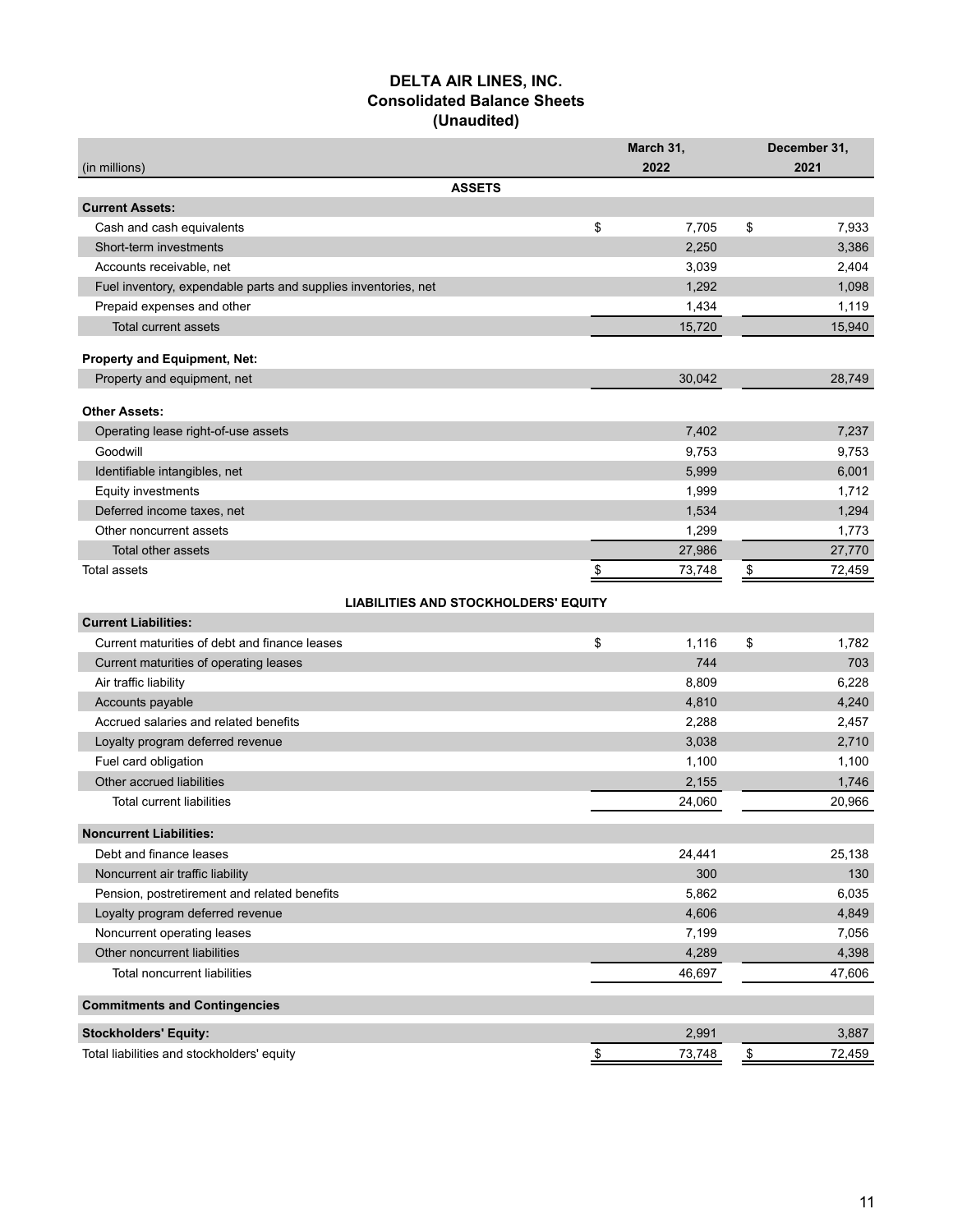#### **Note A: The following tables show reconciliations of non-GAAP financial measures. The reasons Delta uses these measures are described below. Reconciliations may not calculate due to rounding.**

Delta sometimes uses information ("non-GAAP financial measures") that is derived from the Consolidated Financial Statements, but that is not presented in accordance with accounting principles generally accepted in the U.S. ("GAAP"). Under the Securities and Exchange Commission rules, non-GAAP financial measures may be considered in addition to results prepared in accordance with GAAP, but should not be considered a substitute for or superior to GAAP results. The tables below show reconciliations of non-GAAP financial measures used in this release to the most directly comparable GAAP financial measures.

**Forward Looking Projections.** Delta is not able to reconcile forward looking non-GAAP financial measures without unreasonable effort because the adjusting items such as those used in the reconciliations below will not be known until the end of the period and could be significant.

**Adjustments.** These reconciliations include certain adjustments to GAAP measures, which are directly related to the impact of COVID-19 and our response. These adjustments are made to provide comparability between the reported periods, if applicable, as indicated below:

*Restructuring charges.* During 2020, we recorded restructuring charges for items such as fleet impairments and voluntary early retirement and separation programs following strategic business decisions in response to the COVID-19 pandemic. In the March quarter 2022 we recognized \$5 million of net adjustments to certain of those restructuring charges, representing changes in our estimates.

*Loss on extinguishment of debt.* This adjustment relates to early termination of a portion of our debt.

*Special profit-sharing payment.* This adjustment is exclusive to 2021. To recognize the extraordinary efforts of our employees through the pandemic, we made a special profit-sharing payment to eligible employees in February 2022, based on the adjusted pre-tax profit earned during the second half of 2021.This adjustment allows investors to better understand and analyze our recurring cost performance and provides a more meaningful comparison of our core operating costs to the airline industry.

We also regularly adjust certain GAAP measures for the following items, if applicable, for the reasons indicated below:

*MTM adjustments and settlements on hedges.* Mark-to-market (*"*MTM") adjustments are defined as fair value changes recorded in periods other than the settlement period. Such fair value changes are not necessarily indicative of the actual settlement value of the underlying hedge in the contract settlement period, and therefore we remove this impact to allow investors to better understand and analyze our core performance. Settlements represent cash received or paid on hedge contracts settled during the applicable period.

*Equity investment MTM adjustments.* We adjust for our proportionate share of our equity method investee, Virgin Atlantic's, hedge portfolio MTM adjustments (recorded in non-operating expense) to allow investors to understand and analyze our core operational performance in the periods shown.

*MTM adjustments on investments.* Unrealized gains/losses result from our equity investments that are accounted for at fair value in nonoperating expense. The gains/losses are driven by changes in stock prices, foreign currency fluctuations and other valuation techniques for investments in companies without publicly-traded shares. Adjusting for these gains/losses allows investors to better understand and analyze our core operational performance in the periods shown.

*Third-party refinery sales.* Refinery sales to third parties, and related expenses, are not related to our airline segment. Excluding these sales therefore provides a more meaningful comparison of our airline operations to the rest of the airline industry.

*Aircraft fuel and related taxes.* The volatility in fuel prices impacts the comparability of year-over-year financial performance. The adjustment for aircraft fuel and related taxes allows investors to better understand and analyze our non-fuel costs and year-over-year financial performance.

*Profit sharing.* We adjust for profit sharing because this adjustment allows investors to better understand and analyze our recurring cost performance and provides a more meaningful comparison of our core operating costs to the airline industry.

*Delta Private Jets adjustment*. Because we combined Delta Private Jets with Wheels Up in January 2020, we have excluded the impact of Delta Private Jets from 2019 results for comparability.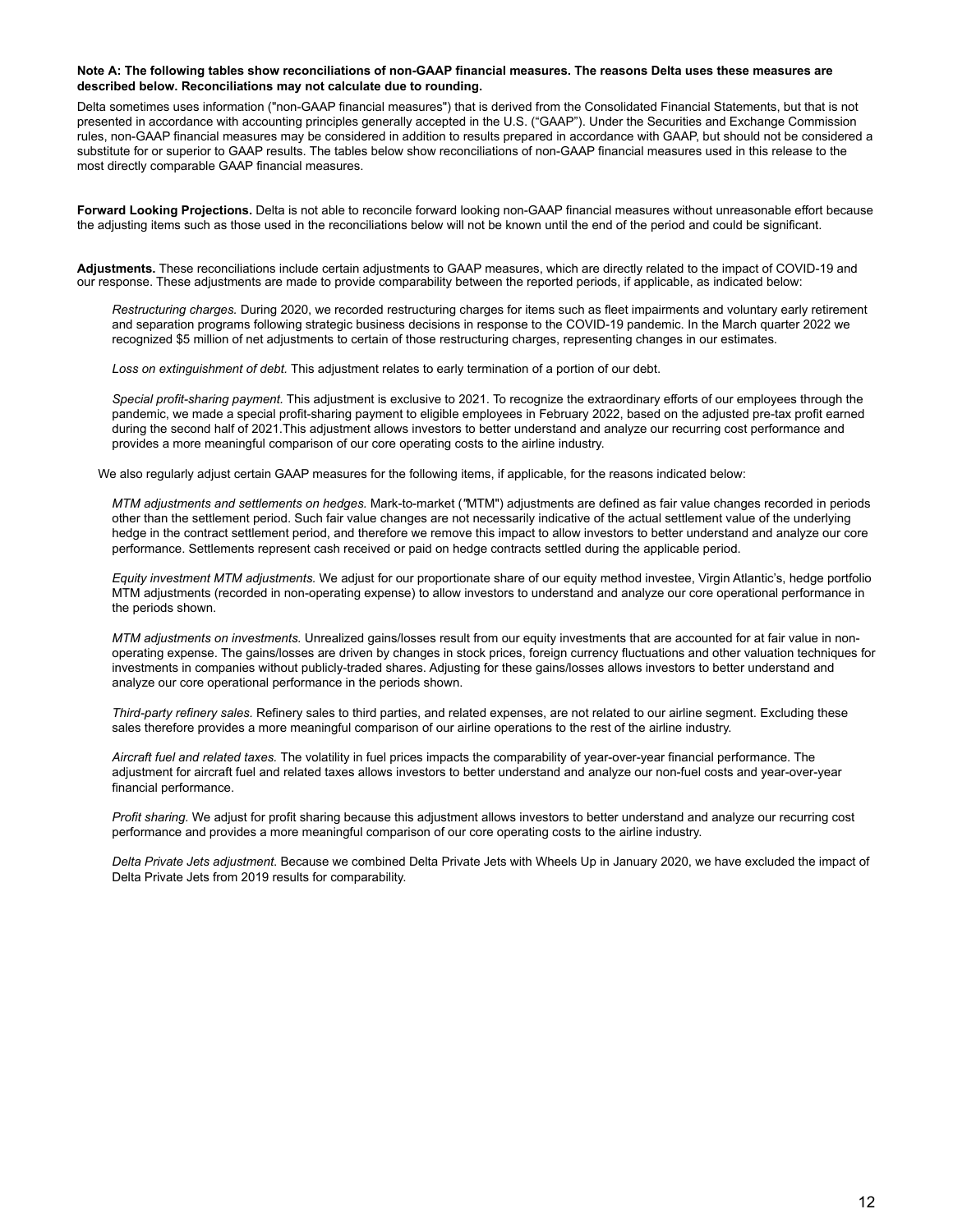### **Operating (Loss)/Income, adjusted**

|                                           | <b>Three Months Ended</b> |                |                |  |  |  |
|-------------------------------------------|---------------------------|----------------|----------------|--|--|--|
| (in millions)                             |                           | March 31, 2022 | March 31, 2019 |  |  |  |
| Operating (Loss)/Income                   |                           | $(783)$ \$     | 1,020          |  |  |  |
| Adjusted for:                             |                           |                |                |  |  |  |
| Restructuring charges                     |                           | (5)            |                |  |  |  |
| MTM adjustments and settlements on hedges |                           | (4)            | 8              |  |  |  |
| Delta Private Jets adjustment             |                           |                | (1)            |  |  |  |
| Operating (Loss)/Income, adjusted         |                           | (793) \$       | 1.026          |  |  |  |

### **Operating Margin, adjusted**

|                                           | <b>Month Ended</b> |
|-------------------------------------------|--------------------|
|                                           | March 31, 2022     |
| Operating margin                          | 7.9 %              |
| Adjusted for:                             |                    |
| Restructuring charges                     | (0.1)              |
| MTM adjustments and settlements on hedges | (0.8)              |
| Third-party refinery sales <sup>(1)</sup> | 2.4                |
| Operating margin, adjusted                | 9.4%               |

<sup>(1)</sup> Third-party refinery sales in the month of March reconciliations above represent the total quarterly amount, as this is only recorded in March.

### **Pre-Tax (Loss)/Income, Net (Loss)/Income, and (Loss)/Diluted Earnings per Share, adjusted**

|                                           | <b>Three Months Ended</b><br>March 31, 2022 | <b>Three Months Ended</b><br>March 31, 2022 |            |    |                          |
|-------------------------------------------|---------------------------------------------|---------------------------------------------|------------|----|--------------------------|
|                                           | Pre-Tax                                     | Income                                      | <b>Net</b> |    | Loss                     |
| (in millions, except per share data)      | <b>Loss</b>                                 | Tax                                         | Loss       |    | <b>Per Diluted Share</b> |
| <b>GAAP</b>                               | \$<br>$(1,200)$ \$                          | 260 \$                                      | (940)      | \$ | (1.48)                   |
| Adjusted for:                             |                                             |                                             |            |    |                          |
| Restructuring charges                     | (5)                                         |                                             |            |    |                          |
| Loss on extinguishment of debt            | 25                                          |                                             |            |    |                          |
| MTM adjustments and settlements on hedges | (4)                                         |                                             |            |    |                          |
| MTM adjustments on investments            | 148                                         |                                             |            |    |                          |
| Non-GAAP                                  | (1,037) \$                                  | $253$ \$                                    | (784)      | \$ | (1.23)                   |

|                                           | <b>Three Months Ended</b><br>March 31, 2019 | <b>Three Months Ended</b><br>March 31, 2019 |               |    |                          |
|-------------------------------------------|---------------------------------------------|---------------------------------------------|---------------|----|--------------------------|
|                                           | Pre-Tax                                     | Income                                      | <b>Net</b>    |    | <b>Earnings</b>          |
| (in millions, except per share data)      | <b>Income</b>                               | Tax                                         | <b>Income</b> |    | <b>Per Diluted Share</b> |
| GAAP                                      | \$<br>946 \$                                | $(216)$ \$                                  | 730           | \$ | 1.09                     |
| Adjusted for:                             |                                             |                                             |               |    |                          |
| MTM adjustments and settlements on hedges | 8                                           |                                             |               |    |                          |
| Equity investment MTM adjustments         | (21)                                        |                                             |               |    |                          |
| MTM adjustments on investments            | (100)                                       |                                             |               |    |                          |
| Delta Private Jets adjustment             | (1)                                         |                                             |               |    |                          |
| Non-GAAP                                  | 831 \$                                      | (193) \$                                    | 639           | \$ | 0.96                     |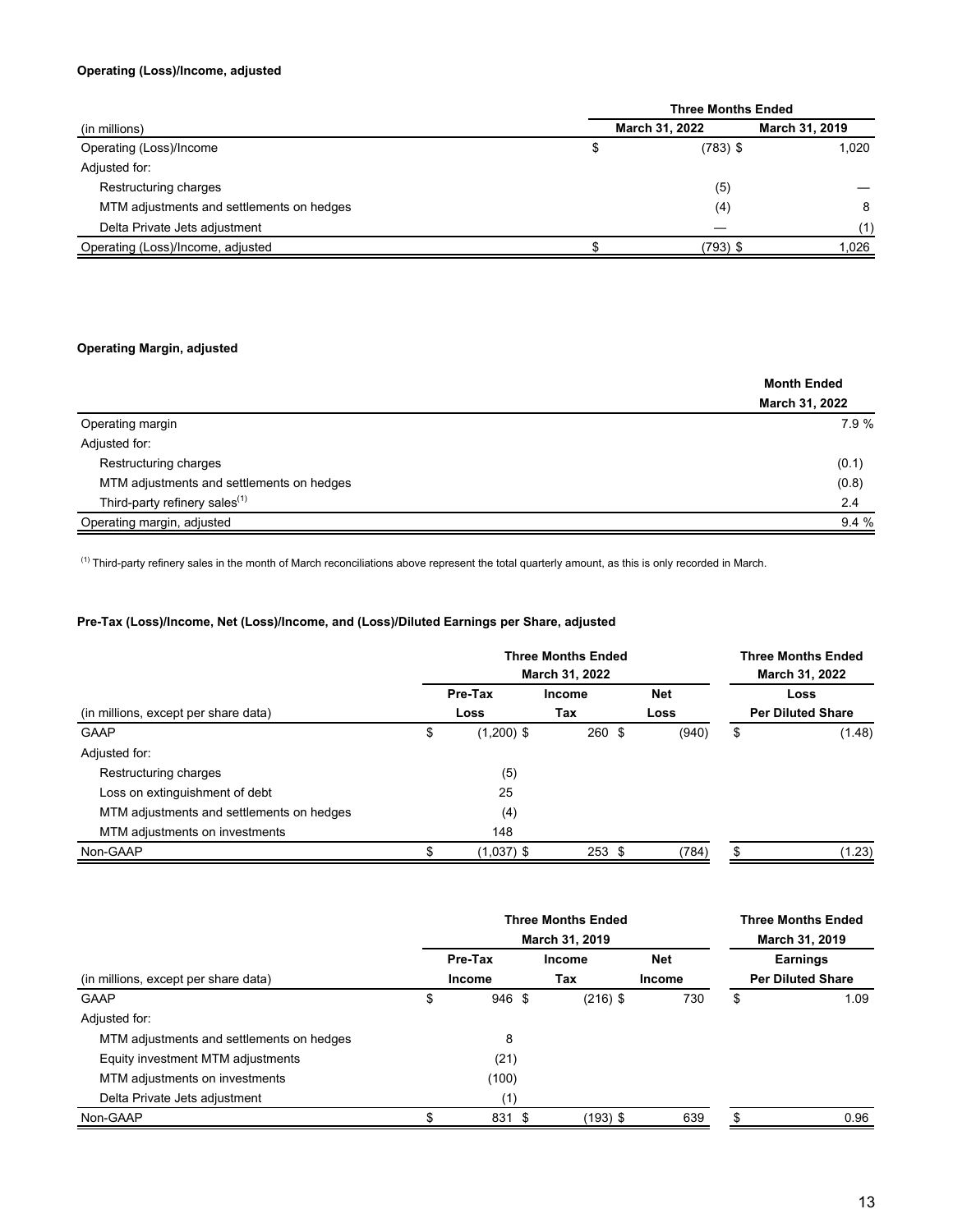### **Operating Revenue, adjusted and Total Revenue Per Available Seat Mile ("TRASM"), adjusted**

|                               | <b>Three Months Ended</b>                         | 1Q22 vs 1Q19 |        |   |        |       |  |
|-------------------------------|---------------------------------------------------|--------------|--------|---|--------|-------|--|
| (in millions)                 | March 31, 2019<br>March 31, 2022<br>June 30, 2019 |              |        |   |        |       |  |
| Operating revenue             | $9,348$ \$                                        |              | 12.536 | S | 10,472 |       |  |
| Adjusted for:                 |                                                   |              |        |   |        |       |  |
| Third-party refinery sales    | (1, 187)                                          |              | (40)   |   | (48)   |       |  |
| Delta Private Jets adjustment |                                                   |              | (49)   |   | (43)   |       |  |
| Operating revenue, adjusted   | $8,161$ \$                                        |              | 12.448 |   | 10,381 | (21)% |  |

|                                           | <b>Three Months Ended</b> | 1Q22 vs 1Q19   |                |          |
|-------------------------------------------|---------------------------|----------------|----------------|----------|
|                                           | March 31, 2022            | June 30, 2019  | March 31, 2019 | % Change |
| TRASM (cents)                             | 18.04                     | 17.47          | 16.78          |          |
| Adjusted for:                             |                           |                |                |          |
| Third-party refinery sales                | (2.29)                    | (0.06)         | (0.08)         |          |
| Delta Private Jets adjustment             |                           | (0.07)         | (0.07)         |          |
| TRASM, adjusted                           | 15.75                     | 17.35          | 16.63          | (5)%     |
|                                           | <b>Month Ended</b>        |                |                | % Change |
|                                           | March 31, 2022            | March 31, 2019 |                |          |
| TRASM (cents)                             | 24.94                     | 18.46          |                |          |
| Adjusted for:                             |                           |                |                |          |
| Third-party refinery sales <sup>(1)</sup> | (6.27)                    | (0.21)         |                |          |
| Delta Private Jets adjustment             |                           | (0.09)         |                |          |
| TRASM, adjusted                           | 18.68                     | 18.16          |                | 3%       |

 $^{(1)}$  Third-party refinery sales in the month of March reconciliations above represent the total quarterly amount, as this is only recorded in March.

### **Operating Expense, adjusted**

|                                           | <b>Three Months Ended</b> |                |    |                   |                |       |  |  |  |  |  |
|-------------------------------------------|---------------------------|----------------|----|-------------------|----------------|-------|--|--|--|--|--|
| (in millions)                             |                           | March 31, 2022 |    | December 31, 2021 | March 31, 2019 |       |  |  |  |  |  |
| Operating expense                         | Φ                         | 10,131         | \$ | 9,207             | \$             | 9,452 |  |  |  |  |  |
| Adjusted for:                             |                           |                |    |                   |                |       |  |  |  |  |  |
| Restructuring charges                     |                           | 5              |    | 16                |                |       |  |  |  |  |  |
| Special profit sharing payment            |                           |                |    | (108)             |                |       |  |  |  |  |  |
| MTM adjustments and settlements on hedges |                           | 4              |    | 11                |                | (8)   |  |  |  |  |  |
| Third-party refinery sales                |                           | (1, 187)       |    | (1,040)           |                | (48)  |  |  |  |  |  |
| Delta Private Jets adjustment             |                           |                |    |                   |                | (42)  |  |  |  |  |  |
| Operating expense, adjusted               |                           | 8.954          | \$ | 8.086             |                | 9,354 |  |  |  |  |  |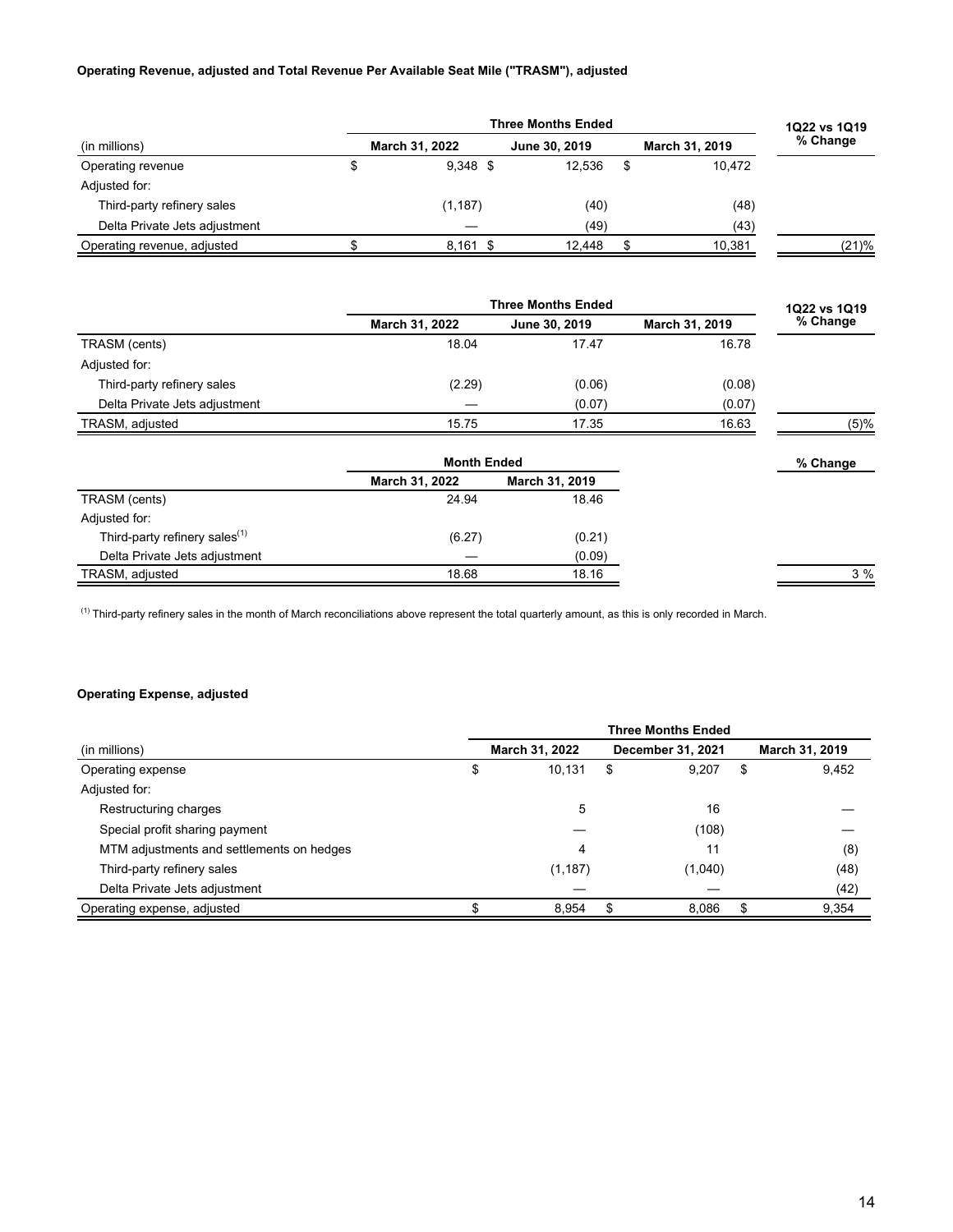**Free Cash Flow.** We present free cash flow because management believes these metrics are helpful to investors to evaluate the company's ability to generate cash that is available for use for debt service or general corporate initiatives. Free cash flow is defined as net cash from operating activities and net cash from investing activities, adjusted for (i) net redemptions/purchases of short-term investments, (ii) strategic investments and related and (iii) net cash flows related to certain airport construction projects and other. These adjustments are made for the following reasons:

*Net redemptions/purchases of short-term investments.* Net redemptions/purchases of short-term investments represent the net purchase and sale activity of investments and marketable securities in the period, including gains and losses. We adjust for this activity to provide investors a better understanding of the company's free cash flow generated by our operations.

*Strategic investments and related.* Certain cash flows related to our investments in and related transactions with other airlines are included in our GAAP investing activities. We adjust for this activity because it provides a more meaningful comparison to our airline industry peers.

*Net cash flows related to certain airport construction projects and other.* Cash flows related to certain airport construction projects are included in our GAAP operating activities and capital expenditures. We have adjusted for these items because management believes investors should be informed that a portion of these capital expenditures from airport construction projects are either reimbursed by a third party or funded with restricted cash specific to these projects.

|                                                                           | <b>Three Months Ended</b> |                |                |  |  |  |
|---------------------------------------------------------------------------|---------------------------|----------------|----------------|--|--|--|
| (in millions)                                                             |                           | March 31, 2022 | March 31, 2019 |  |  |  |
| Net cash provided by operating activities                                 |                           | $1,771$ \$     | 1,942          |  |  |  |
| Net cash used in investing activities                                     |                           | (749)          | (1,096)        |  |  |  |
| Adjusted for:                                                             |                           |                |                |  |  |  |
| Net (redemptions)/purchases of short-term investments                     |                           | (1, 120)       | (206)          |  |  |  |
| Strategic investments and related                                         |                           | 107            |                |  |  |  |
| Net cash flows related to certain airport construction projects and other |                           | 188            | 111            |  |  |  |
| Free cash flow                                                            |                           | 197            | 751            |  |  |  |

**Gross Capital Expenditures.** We adjust capital expenditures for the following items to determine gross capital expenditures for the reasons described below:

*Financed aircraft acquisitions.* This adjusts capital expenditures to reflect aircraft deliveries that are leased as capital expenditures. The adjustment is based on their original contractual purchase price or fair value and provides a more meaningful view of our investing activities.

*Net cash flows related to certain airport construction projects.* Cash flows related to certain airport construction projects are included in capital expenditures. We have adjusted for these items because management believes investors should be informed that a portion of these capital expenditures from airport construction projects are either funded with restricted cash specific to these projects or reimbursed by a third party.

|                                                                 | <b>Three Months Ended</b> |                |                |  |  |  |  |
|-----------------------------------------------------------------|---------------------------|----------------|----------------|--|--|--|--|
| (in millions)                                                   |                           | March 31, 2022 | March 31, 2019 |  |  |  |  |
| Flight equipment, including advance payments                    |                           | $1,276$ \$     | 1,059          |  |  |  |  |
| Ground property and equipment, including technology             |                           | 490            | 301            |  |  |  |  |
| Adjusted for:                                                   |                           |                |                |  |  |  |  |
| Financed aircraft acquisitions                                  |                           |                | 243            |  |  |  |  |
| Net cash flows related to certain airport construction projects |                           | (201)          | (93)           |  |  |  |  |
| Gross capital expenditures                                      |                           | 565\$          | 511,           |  |  |  |  |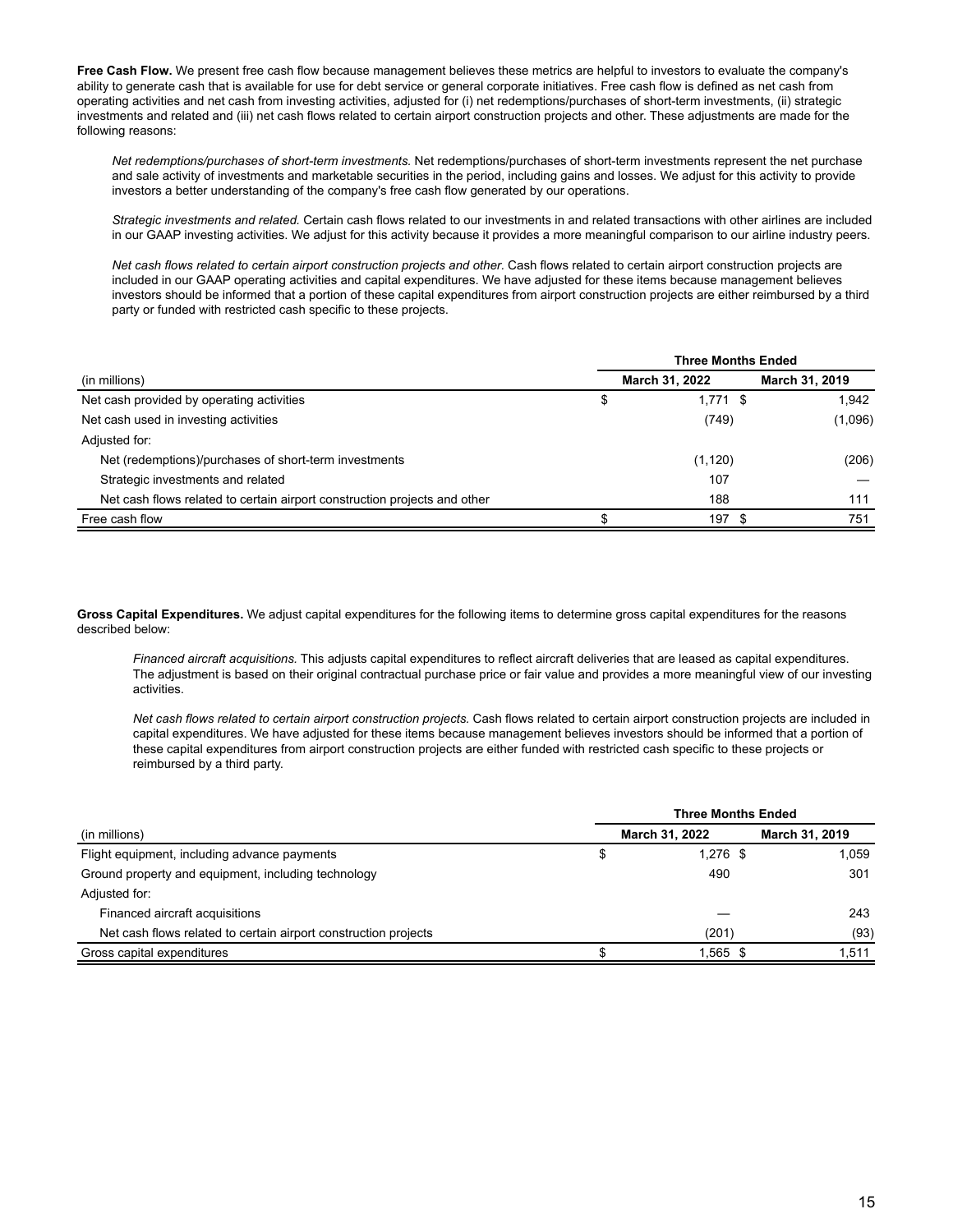### **Non-Fuel Cost and Non-Fuel Unit Cost or Cost per Available Seat Mile, ("CASM-Ex")**

|                                 | <b>Three Months Ended</b> |               |                |                         |  |  |  |
|---------------------------------|---------------------------|---------------|----------------|-------------------------|--|--|--|
|                                 | March 31, 2022            | June 30, 2019 | March 31, 2019 | <b>1Q19</b><br>% Change |  |  |  |
| CASM (cents)                    | 19.56                     | 14.51         | 15.14          |                         |  |  |  |
| Adjusted for:                   |                           |               |                |                         |  |  |  |
| Restructuring charges           | 0.01                      |               |                |                         |  |  |  |
| Aircraft fuel and related taxes | (4.04)                    | (3.19)        | (3.17)         |                         |  |  |  |
| Third-party refinery sales      | (2.29)                    | (0.06)        | (0.08)         |                         |  |  |  |
| Profit sharing                  |                           | (0.72)        | (0.35)         |                         |  |  |  |
| Delta Private Jets adjustment   |                           | (0.06)        | (0.05)         |                         |  |  |  |
| CASM-Ex                         | 13.24                     | 10.47         | 11.49          | 15 %                    |  |  |  |

| <b>Three Months Ended</b> |   |                |                                                  |                   |                         |      |  |  |  |  |
|---------------------------|---|----------------|--------------------------------------------------|-------------------|-------------------------|------|--|--|--|--|
|                           |   |                |                                                  | March 31, 2019    | <b>1Q19</b><br>% Change |      |  |  |  |  |
| \$                        |   |                | 9,207                                            | \$                | 9,452                   |      |  |  |  |  |
|                           |   |                |                                                  |                   |                         |      |  |  |  |  |
|                           | 5 |                | 16                                               |                   |                         |      |  |  |  |  |
|                           |   |                | (1,577)                                          |                   | (1,978)                 |      |  |  |  |  |
|                           |   |                | (1,040)                                          |                   | (48)                    |      |  |  |  |  |
|                           |   |                | (108)                                            |                   |                         |      |  |  |  |  |
|                           |   |                |                                                  |                   | (220)                   |      |  |  |  |  |
|                           |   |                |                                                  |                   | (35)                    |      |  |  |  |  |
|                           |   |                | 6,498                                            | £.                | 7.171                   | (4)% |  |  |  |  |
|                           |   | March 31, 2022 | $10,131$ \$<br>(2,092)<br>(1, 187)<br>$6,858$ \$ | December 31, 2021 |                         |      |  |  |  |  |

### **Fuel expense, adjusted and Average fuel price per gallon, adjusted**

|                                           |    |            |                           |              |                           |           |    |           |  | <b>Average Price Per Gallon</b> |    |           |
|-------------------------------------------|----|------------|---------------------------|--------------|---------------------------|-----------|----|-----------|--|---------------------------------|----|-----------|
|                                           |    |            | <b>Three Months Ended</b> |              | <b>Three Months Ended</b> |           |    |           |  |                                 |    |           |
|                                           |    | March 31.  |                           | December 31. |                           | March 31. |    | March 31. |  | December 31.                    |    | March 31, |
| (in millions, except per gallon data)     |    | 2022       |                           | 2021         |                           | 2019      |    | 2022      |  | 2021                            |    | 2019      |
| Total fuel expense                        | \$ | $2.092$ \$ |                           | 1,577        | \$                        | 1,978     | \$ | $2.79$ \$ |  | 2.09                            | \$ | 2.06      |
| Adjusted for:                             |    |            |                           |              |                           |           |    |           |  |                                 |    |           |
| MTM adjustments and settlements on hedges |    | 4          |                           | 11           |                           | (8)       |    | 0.01      |  | 0.01                            |    | (0.01)    |
| Delta Private Jets adjustment             |    |            |                           |              |                           | (7)       |    |           |  |                                 |    | (0.01)    |
| Total fuel expense, adjusted              |    | 2.097      | - \$                      | 1,588        | \$.                       | .963      |    | $2.79$ \$ |  | 2.10                            |    | 2.04      |

Fuel expense percent change 2022 compared to 2019: 7%